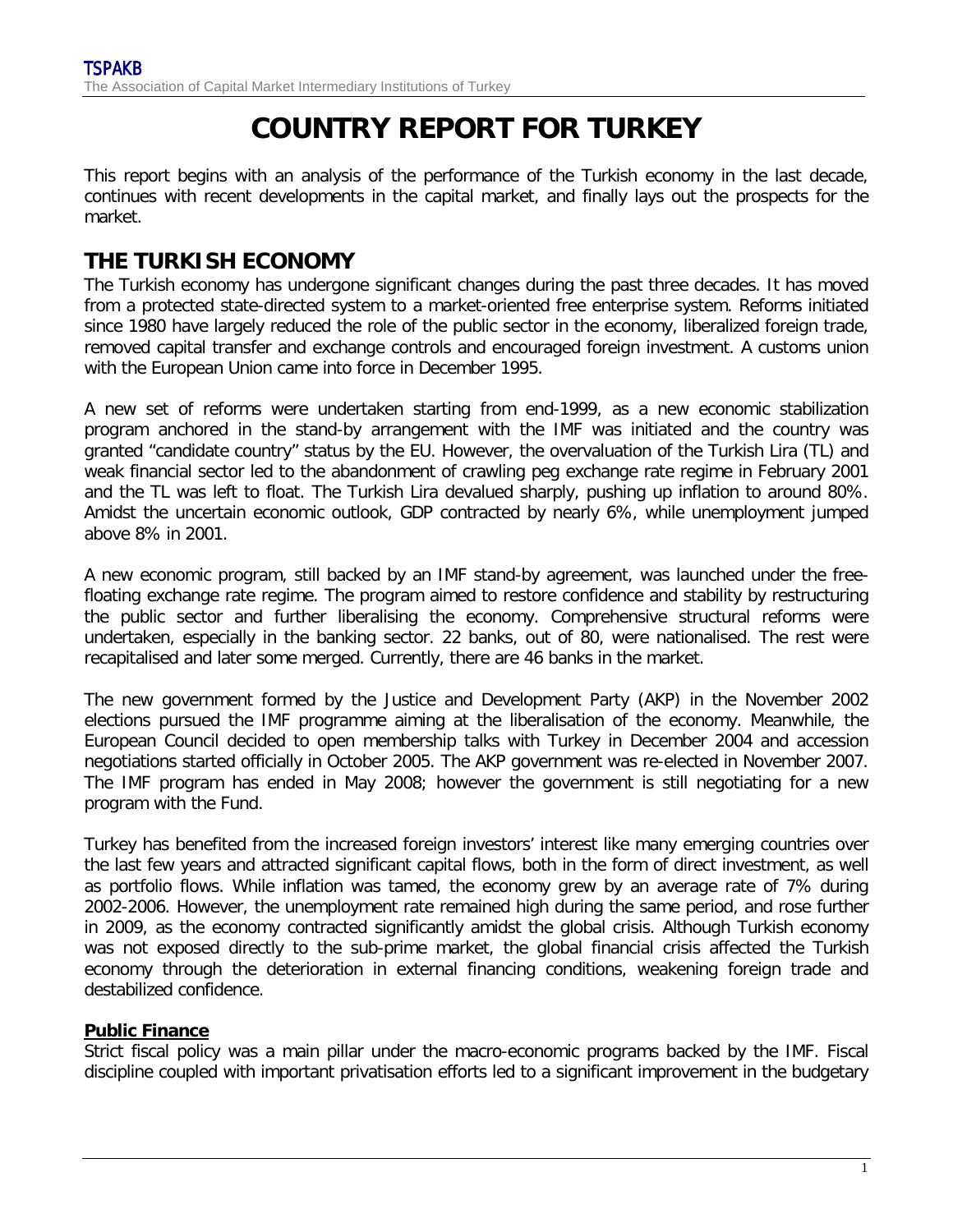primary balance between 2001 and 2006. Reduced interest payments mirroring a decline in risk premia also helped the decline in the central government's budget balance. However, the fiscal policies were loosened in 2007, during the year of general elections. The deterioration continued in 2008 and the primary balance to GDP ratio fell to 3.5%, down from 5-6%.



In the first half of 2009, the primary surplus declined considerably to US\$ 3 billion from US\$ 18 billion in 2008, while the budget deficit already exceeded that of the whole year of 2008 reaching US\$ 15 billion.

Public sector's debt had increased sharply after the 2001 crisis when many banks were nationalised and taken over by the Savings Deposit Insurance Fund. It has declined gradually to 28% of GDP by the end of 2008, from 66% in 2001. However, there is an increase in nominal terms in the year 2009 in the public sector debt, in line with deteriorating budget balances.

#### **Monetary and Exchange Rate Policies**

It has been a general policy of the Central Bank of the Republic of Turkey (CBRT) to permit the devaluation of the Turkish Lira in line with the inflation rate until the 1999 stand-by program. The initial program consisted of a crawling exchange rate peg, coupled with limits imposed on growth of monetary aggregates.

After the collapse of the exchange rate regime, Turkey adopted a free-floating exchange rate regime and moved gradually to an explicit inflation-targeting policy. Six zeros were removed from the currency at the beginning of the year 2005, with the help of the decline in inflation rates. Although declining to single-digit levels, which was an important achievement for the country, inflation remained above the targets set since 2006, due to both rising international intermediary goods' prices and buoyant domestic demand. In this context, the Central Bank revised its medium-term targets to 7.5% and 6.5% for 2009 and 2010, respectively, up from the initial 4% level.

With the growth performance being hit by the global crisis, the Central Bank of Turkey followed a countercyclical monetary policy, leading to sizeable cuts in the short-term policy interest rates starting from November 2008, as summarised in the table below.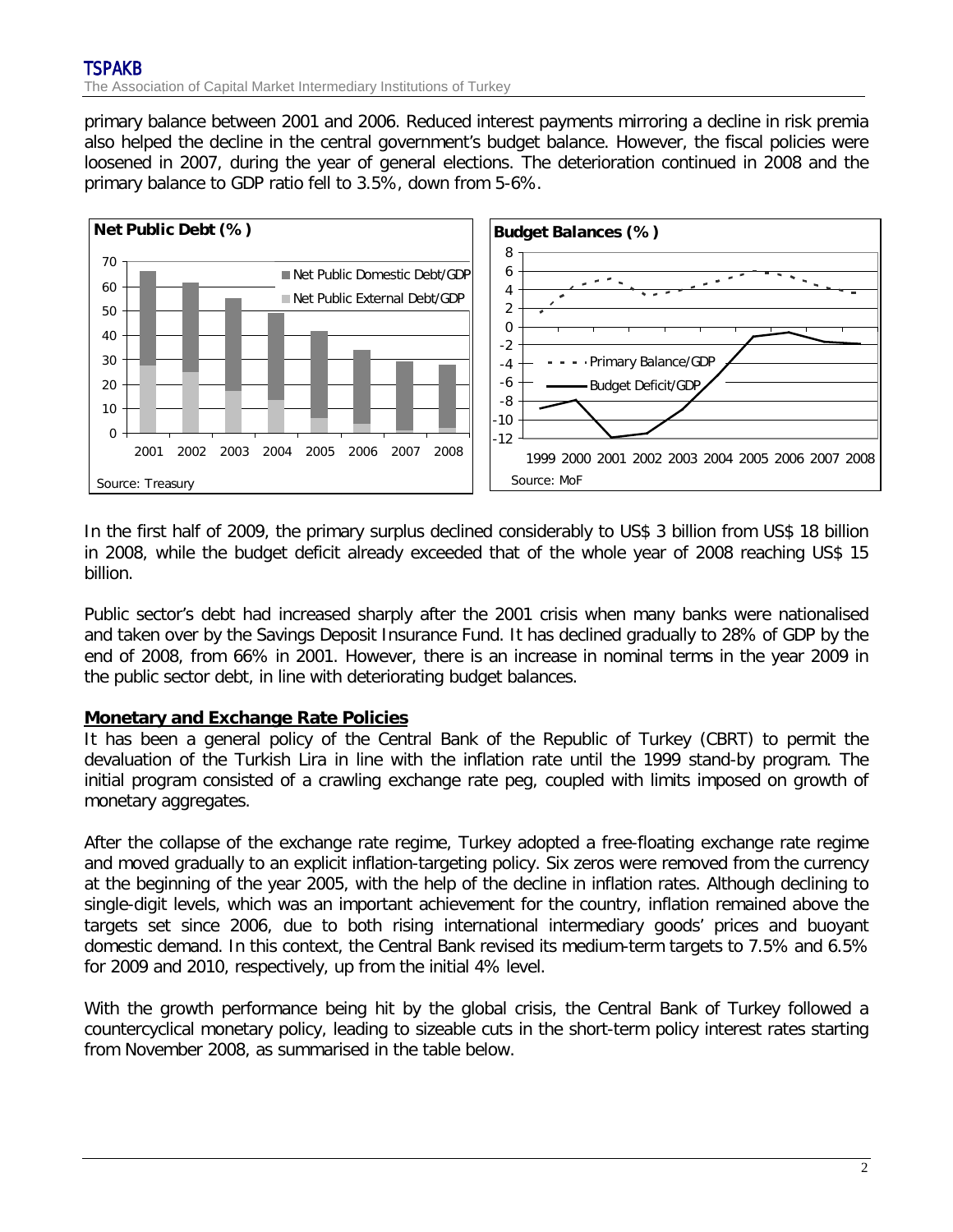| <b>Monetary Policy Committee (MPC) Decisions</b> |                       |                 |                |                       |                 |  |  |  |  |
|--------------------------------------------------|-----------------------|-----------------|----------------|-----------------------|-----------------|--|--|--|--|
|                                                  | Decision on           |                 |                | Decision on           |                 |  |  |  |  |
|                                                  | <b>Interest Rates</b> | <b>Interest</b> | <b>Meeting</b> | <b>Interest Rates</b> | <b>Interest</b> |  |  |  |  |
| <b>Meeting Dates</b>                             | (% points)            | Rate            | <b>Dates</b>   | (% points)            | Rate            |  |  |  |  |
| 17-Jan-08                                        | $-0.25$               | 15.50           | 19-Nov-08      | $-0.50$               | 16.25           |  |  |  |  |
| 14-Feb-08                                        | $-0.25$               | 15.25           | 18-Dec-08      | $-1.25$               | 15.00           |  |  |  |  |
| 19-Mar-08                                        | No change             | 15.25           | 15-Jan-09      | $-2.00$               | 13.00           |  |  |  |  |
| 17-Apr-08                                        | No change             | 15.25           | 19-Feb-09      | $-1.50$               | 11.50           |  |  |  |  |
| 16-May-08                                        | 0.50                  | 15.75           | 19-Mar-09      | $-1.00$               | 10.50           |  |  |  |  |
| 17-Jun-08                                        | 0.50                  | 16.25           | 16-Apr-09      | $-0.75$               | 9.75            |  |  |  |  |
| 18-Jul-08                                        | 0.50                  | 16.75           | 14-May-09      | $-0.50$               | 9.25            |  |  |  |  |
| 14-Aug-08                                        | No change             | 16.75           | 16-Jun-09      | $-0.50$               | 8.75            |  |  |  |  |
| 18-Sep-08                                        | No change             | 16.75           | 16-Jul-09      | $-0.50$               | 8.25            |  |  |  |  |
| 22-Oct-08                                        | No change             | 16.75           | 18-Aug-09      | $-0.50$               | 7.75            |  |  |  |  |
| Source: CBRT                                     |                       |                 |                |                       |                 |  |  |  |  |

The improvement in macroeconomic balances and increased foreign investors' interest towards emerging markets had led to an appreciation of the Turkish lira since 2002 until September 2008, when the global crisis peaked. A correction occurred starting from then.

The Central Bank exchange rates for 31 August 2009 were TL 1.4956 = US\$ 1, and TL 2.1358 =  $\epsilon$  1.



#### **Inflation**

Inflation remained as one of the most serious problems faced by the Turkish economy in the 1990s. The anti-inflation programme initiated in early 2000 with the crawling peg as its main pillar, managed to pull inflation steadily down. However, the outbreak of the crisis in 2001, coupled with a sharp devaluation of the currency swept away the gains of this period, and annual inflation rose back to around 80%.

The Central Bank of Turkey started to implement an inflation targeting policy starting from the year 2002. With the help of the revaluation of the Turkish lira amidst favourable global conditions, inflation came down significantly. Although inflation realisations have been above target since 2006, single-digit rates were the lowest inflation levels recorded in the last three decades.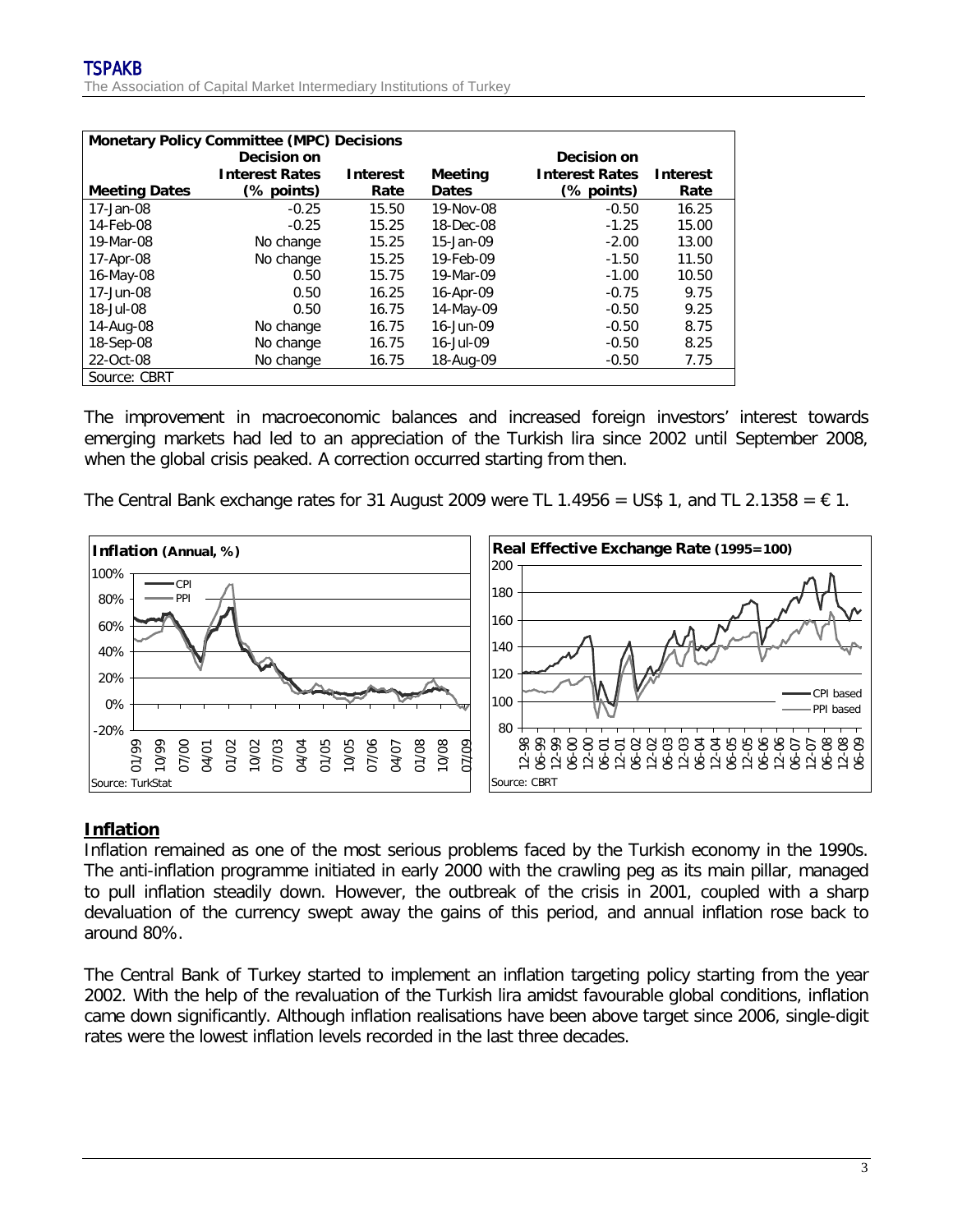| Inflation Targets and Realisations (CPI, % y-o-y change) |      |      |      |      |      |      |      |                          |                          |      |
|----------------------------------------------------------|------|------|------|------|------|------|------|--------------------------|--------------------------|------|
|                                                          | 2002 | 2003 | 2004 | 2005 | 2006 | 2007 | 2008 | 2009                     | 2010                     | 2011 |
| Target CPI                                               | 35.0 | 20.0 | 12.0 | 8.0  | 5.0  | 4.0  | 4.0  | 7.5                      | 6.5                      | 5.5  |
| Realisation                                              | 29.7 | 18.4 | 9.3  | 7.7  | 9.7  | 8.4  | 10.1 | $\overline{\phantom{a}}$ | $\overline{\phantom{0}}$ |      |
| Source: CBRT                                             |      |      |      |      |      |      |      |                          |                          |      |

The consumer price index rose by 5.3% in the first eight months of 2009 and the year-end inflation expectation is around 6%, below the Central Bank's target.

#### **Growth and Employment**

After 5 years of robust growth averaging 7.2% during 2002-2006, GDP growth slowed down to 4.5% in 2007 with deteriorating international conditions. The growth rate further slowed down in 2008 to 1.1% as a reflection of the global financial crisis, affecting Turkey's economy through the deterioration in external financing conditions, weakening foreign trade and destabilized confidence. Nevertheless, GDP per capita reached a record-high US\$ 10,436 in 2008.

The economy contracted by an unprecedented 14% in the first quarter of 2009. The contraction eased to 7% in 2Q09, thanks to tax incentives granted in various durable goods and the automotive industry. In annual terms, GDP contracted by 6.5% as of June 2009. While seasonally adjusted industrial production figures show signs of stabilisation in the second quarter of the year, the economy is expected to contract by around 5% in 2009.



Following the 2001 crisis, the unemployment level reached 10% in 2002. Despite high growth rates in GDP, it did not decline until 2007. With deteriorating domestic and external demand conditions in 2008, the unemployment level reached 11% on average in 2008. Later, the unemployment rate rose to 16% in 1Q09 and declined to 13.6% in 2Q09 due to seasonal factors. Meanwhile, it should be added that the participation rate to the workforce is quite limited at 48%.

#### **Foreign Trade and Foreign Debt**

All the duties and taxes on imports to Turkey from the EU were abolished at the beginning of 1996, when Turkey became a member of the Customs Union. In addition, all customs duties and taxes applied to third countries were brought to levels imposed by the EU countries.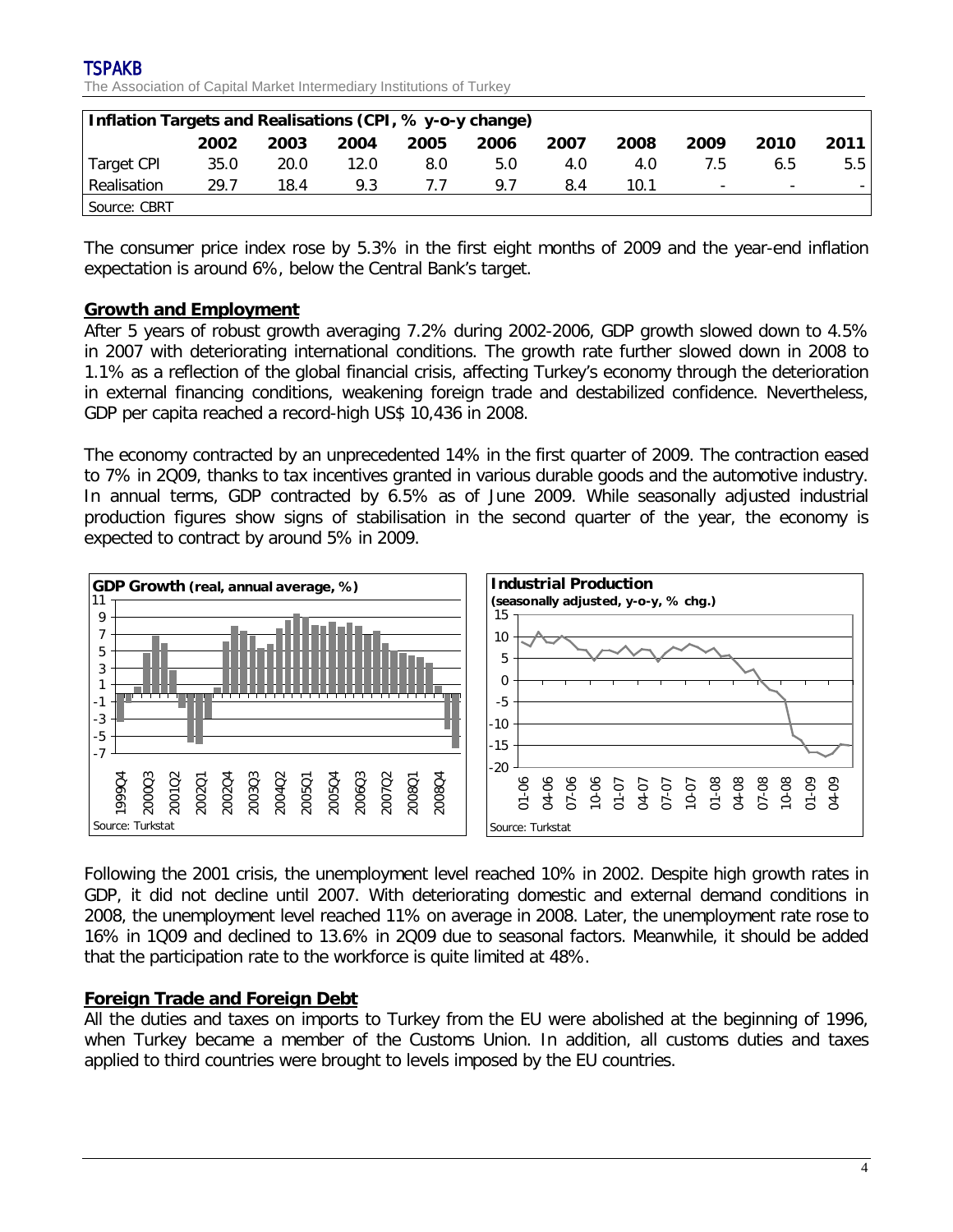Favourable external and internal demand conditions led to an important rise in Turkish foreign trade in the period preceding the global crisis. The rapid expansion of the trade deficit led to a remarkable increase in the current account deficit of the country.

Turkish exports reached US\$ 132 billion in 2008, up from US\$ 31 billion in 2001, thanks to favourable global growth conditions and the diversification of the export markets. Nevertheless imports, 75% of which are intermediate goods, grew even faster to quadruple in 7 years, reflecting partly the rise in international commodity prices. While imports reached US\$ 200 billion by the end of 2008, the current account deficit recorded US\$ 41 billion.

With the contraction in global demand, exports started to decline in the last quarter of 2008. In the first seven months of 2009, Turkish exports are down by 30% year-on-year. Imports, on the other hand contracted even faster by 41%. The current account deficit went down by 76% in the first half of 2009 to US\$ 7 billion.



Turkey was able to attract significant amounts of foreign capital flows in the last five years, both in terms of direct investment and in terms of portfolio flows.

Net foreign direct investments increased significantly, reaching a record-high US\$ 20 billion in 2007, up from an average of US\$ 0.6 billion in the 1990's. Net FDI went down to US\$ 15 billion in 2008 with the global crisis and recorded only US\$ 3.4 billion in 1H09. Sizeable portfolio flows during 2003-2006, was replaced by an outflow in 2008, as the global financial crisis deepened in the second half of 2008. This negative trend continued in the first half of 2009 as US\$ 5.5 billion outflow was observed in the financial account as compared with US\$ 28 billion inflow in 2008.

In line with massive foreign capital inflows, Central Bank's gross foreign exchange reserves rose from around US\$ 25 billion in the early 2000s, to around US\$ 75 billion in August 2008. After the collapse of Lehman Brothers in September 2008, CBRT's reserves started to erode. The Central Bank's FX reserves recovered slightly in August 2009, reaching US\$ 70 billion by the end of the month.

Turkey's external debt stock recorded US\$ 114 billion by end-2001. External debt expanded rapidly under favourable international liquidity conditions and reached US\$ 277 billion by end-2008. With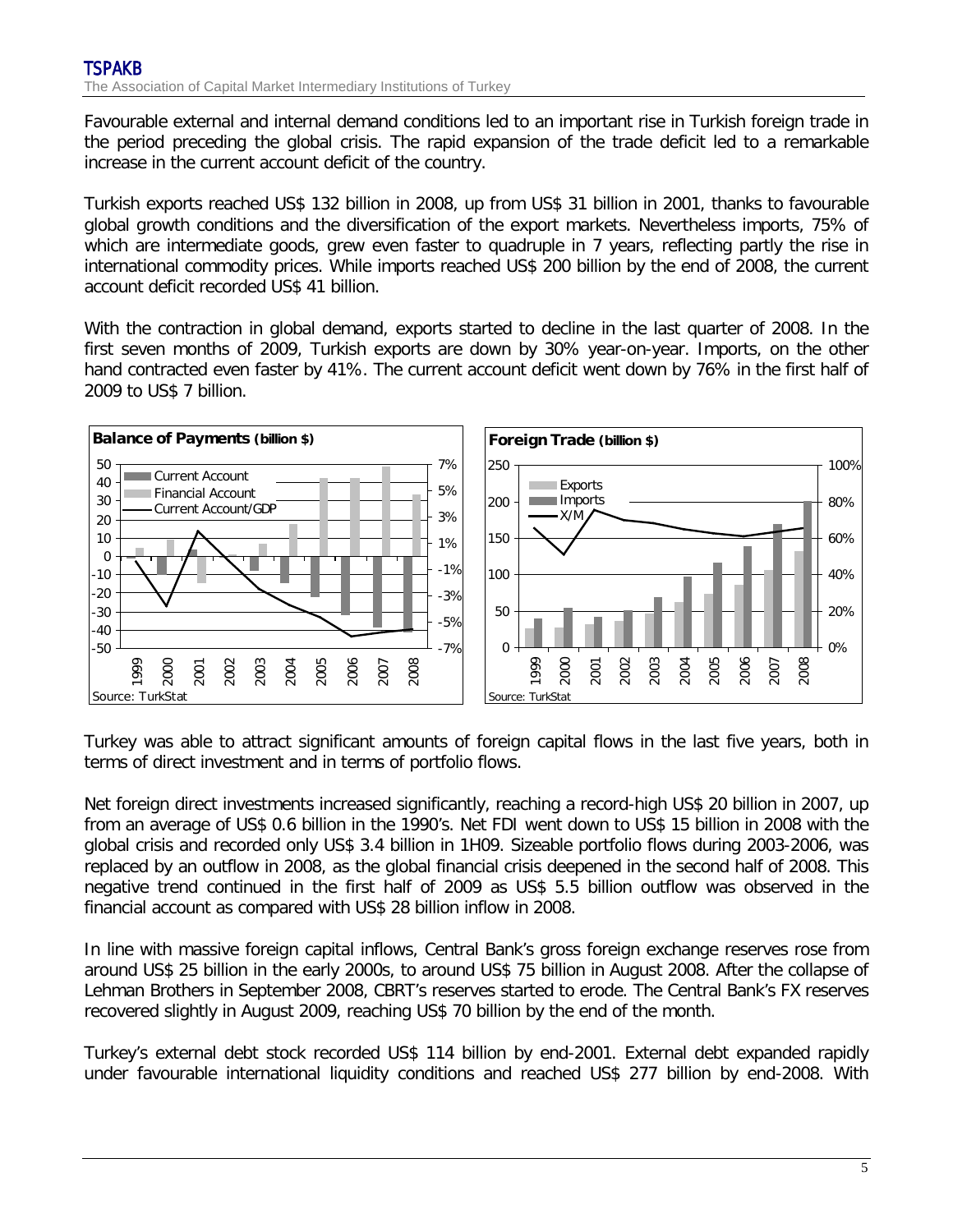limited access to international funds in the aftermath of the global financial turmoil, it has declined to US\$ 265 billion in March 2009. This figure is composed of US\$ 48 billion of short-term foreign debt and US\$ 217 billion of medium to long-term foreign debt, 60% of which belongs to the private sector.

| <b>KEY ECONOMIC INDICATORS</b>                        |              |                            |               |         |         |         |               |         |         |         |         |
|-------------------------------------------------------|--------------|----------------------------|---------------|---------|---------|---------|---------------|---------|---------|---------|---------|
|                                                       | <b>Units</b> | 1999                       | 2000          | 2001    | 2002    | 2003    | 2004          | 2005    | 2006    | 2007    | 2008    |
| Population                                            |              |                            |               |         |         |         |               |         |         |         |         |
| Population (mid-year)                                 | mn           | 63.4                       | 64.3          | 65.1    | 66.0    | 66.9    | 67.7          | 68.6    | 69.4    | 70.3    | 71.1    |
| Employment (average)                                  | mn           | 22.5                       | 21.5          | 21.5    | 21.5    | 21.3    | 21.7          | 22.1    | 21.0    | 20.7    | 21.2    |
| Unemployment Rate                                     | %            | 7.3                        | 6.5           | 8.3     | 10.3    | 10.5    | 10.3          | 10.2    | 9.9     | 10.3    | 11.0    |
| Underemployment                                       | $\%$         | 6.7                        | 7.0           | 6.0     | 5.5     | 4.8     | 4.1           | 3.3     | 3.6     | 3.0     | 3.3     |
| Output                                                |              |                            |               |         |         |         |               |         |         |         |         |
| <b>Gross Domestic Product</b>                         | USD bn       | 247.5                      | 265.4         | 196.7   | 230.5   | 304.9   | 390.4         | 481.5   | 526.4   | 649.0   | 741.8   |
| Agriculture                                           | $\%$         | 10.5                       | 10.1          | 8.8     | 10.3    | 9.9     | 9.5           | 9.4     | 8.3     | 7.7     | 7.6     |
| Industry                                              | %            | 24.9                       | 23.0          | 22.4    | 21.0    | 20.9    | 20.3          | 20.3    | 20.1    | 19.6    | 19.7    |
| Services                                              | $\%$         | 62.4                       | 60.5          | 62.9    | 59.2    | 58.2    | 58.7          | 58.5    | 59.7    | 61.1    | 62.6    |
| Real GDP Growth                                       | $\%$         | $-3.4$                     | 6.8           | $-5.7$  | 6.2     | 5.3     | 9.4           | 8.4     | 6.9     | 4.7     | 1.1     |
| Agriculture                                           | %            | $-5.7$                     | 7.1           | $-7.9$  | 8.8     | $-2.0$  | 3.1           | 6.9     | 1.4     | $-6.7$  | 4.1     |
| Industry                                              | %            | $-4.9$                     | 6.6           | $-7.3$  | 2.7     | 7.8     | 10.8          | 9.1     | 8.3     | 5.8     | 1.1     |
| <b>Services</b>                                       | %            | $-1.5$                     | 6.4           | $-2.5$  | 5.5     | 4.4     | 9.8           | 9.1     | 8.2     | 6.3     | 1.5     |
| <b>Prices</b>                                         |              |                            |               |         |         |         |               |         |         |         |         |
| Producers' Prices (y-o-y chg.)                        | $\%$         | 62.9                       | 32.7          | 88.6    | 30.8    | 13.9    | 13.8          | 2.7     | 11.6    | 5.9     | 8.1     |
| Consumer Prices (y-o-y chg.)                          | $\%$         | 68.8                       | 39.0          | 68.5    | 29.7    | 18.4    | 9.3           | 7.7     | 9.7     | 8.4     | 10.1    |
| USD Exchange Rate (y-o-y chg.)                        | %            | 72.2                       | 24.4          | 115.3   | 13.3    | $-15.0$ | $-4.1$        | 0.4     | 4.8     | $-17.5$ | 31.3    |
| USD Exchange Rate (annual avg.)                       | TL/USD       |                            | 0.4209 0.6242 | 1.2285  | 1.5071  |         | 1.4916 1.4221 | 1.3408  | 1.4314  | 1.3005  | 1.2944  |
| <b>External Balance</b>                               |              |                            |               |         |         |         |               |         |         |         |         |
| Exports (FOB)                                         | USD bn       | 26.6                       | 27.8          | 31.3    | 36.1    | 47.3    | 63.2          | 73.5    | 85.5    | 107.3   | 132.0   |
| Imports (CIF)                                         | USD bn       | 40.7                       | 54.5          | 41.4    | 51.6    | 69.3    | 97.5          | 116.8   | 139.6   | 170.1   | 202.0   |
| <b>Current Account Balance</b>                        | USD bn       | $-0.9$                     | $-9.9$        | 3.8     | $-0.6$  | $-7.5$  | $-14.4$       | $-22.1$ | $-32.1$ | $-38.2$ | $-41.3$ |
| Change in Reserves                                    | USD bn       | 5.2                        | $-3.0$        | $-12.9$ | $-0.2$  | 4.1     | 4.3           | 23.2    | 10.6    | 12.0    | $-2.8$  |
| Current Account Balance/GDP                           | $\%$         | $-0.4$                     | $-3.7$        | 1.9     | $-0.3$  | $-2.5$  | $-3.7$        | $-4.6$  | $-6.1$  | $-5.9$  | $-5.6$  |
| Central Bank Reserves-excl. gold                      | USD bn       | 23.2                       | 19.6          | 18.7    | 26.7    | 33.6    | 36.0          | 50.5    | 60.8    | 71.3    | 70.1    |
| <b>Outstanding External Debt</b>                      | USD bn       | 103.3                      | 116.1         | 115.1   | 129.5   | 144.1   | 161.0         | 169.7   | 207.6   | 249.4   | 277.1   |
| <b>Outstanding External Debt/GDP</b>                  | $\%$         | 41.7                       | 43.7          | 58.5    | 56.2    | 47.3    | 41.2          | 35.3    | 39.4    | 38.4    | 37.4    |
| <b>Fiscal Indicators</b>                              |              |                            |               |         |         |         |               |         |         |         |         |
| Non-Interest Budgetary Expenditure                    | USD bn       | 41.3                       | 49.5          | 37.4    | 45.0    | 55.5    | 67.2          | 85.0    | 92.3    | 119.4   | 135.4   |
| Primary Balance                                       | USD bn       | 3.7                        | 11.7          | 10.2    | 7.7     | 12.3    | 19.2          | 28.9    | 28.9    | 26.9    | 26.0    |
| <b>Budget Balance</b>                                 | USD bn       | $-21.7$                    | $-21.0$       | $-23.2$ | $-26.7$ | $-27.0$ | $-20.5$       | $-5.1$  | $-3.2$  | $-10.5$ | $-13.2$ |
| Primary Balance/GDP                                   | $\%$         | 1.5                        | 4.4           | 5.2     | 3.3     | 4.0     | 4.9           | 6.0     | 5.4     | 4.2     | 3.5     |
| <b>Budget Deficit/GDP</b>                             | $\%$         | $-8.7$                     | $-7.9$        | $-11.9$ | $-11.5$ | $-8.8$  | $-5.2$        | $-1.1$  | $-0.6$  | $-1.6$  | $-1.8$  |
| Net Public External Debt/GDP                          | $\%$         | $\overline{\phantom{a}}$ . | 14.3          | 27.6    | 25.2    | 17.2    | 13.4          | 6.5     | 4.0     | 1.3     | 2.0     |
| Net Public Domestic Debt/GDP                          | %            | $\sim$ $-$                 | 28.7          | 38.8    | 36.2    | 37.9    | 35.7          | 35.2    | 30.0    | 28.1    | 26.1    |
| Net Public Debt/GDP                                   | %            |                            | 42.9          | 66.3    | 61.4    | 55.1    | 49.0          | 41.6    | 34.0    | 29.5    | 28.2    |
| EU Defined Government Debt/GDP                        | $\%$         |                            | $\ddotsc$     | 77.6    | 73.7    | 67.4    | 59.2          | 52.3    | 46.1    | 39.4    | 39.5    |
| Source: CBRT, Treasury, TurkStat, TSPAKB calculations |              |                            |               |         |         |         |               |         |         |         |         |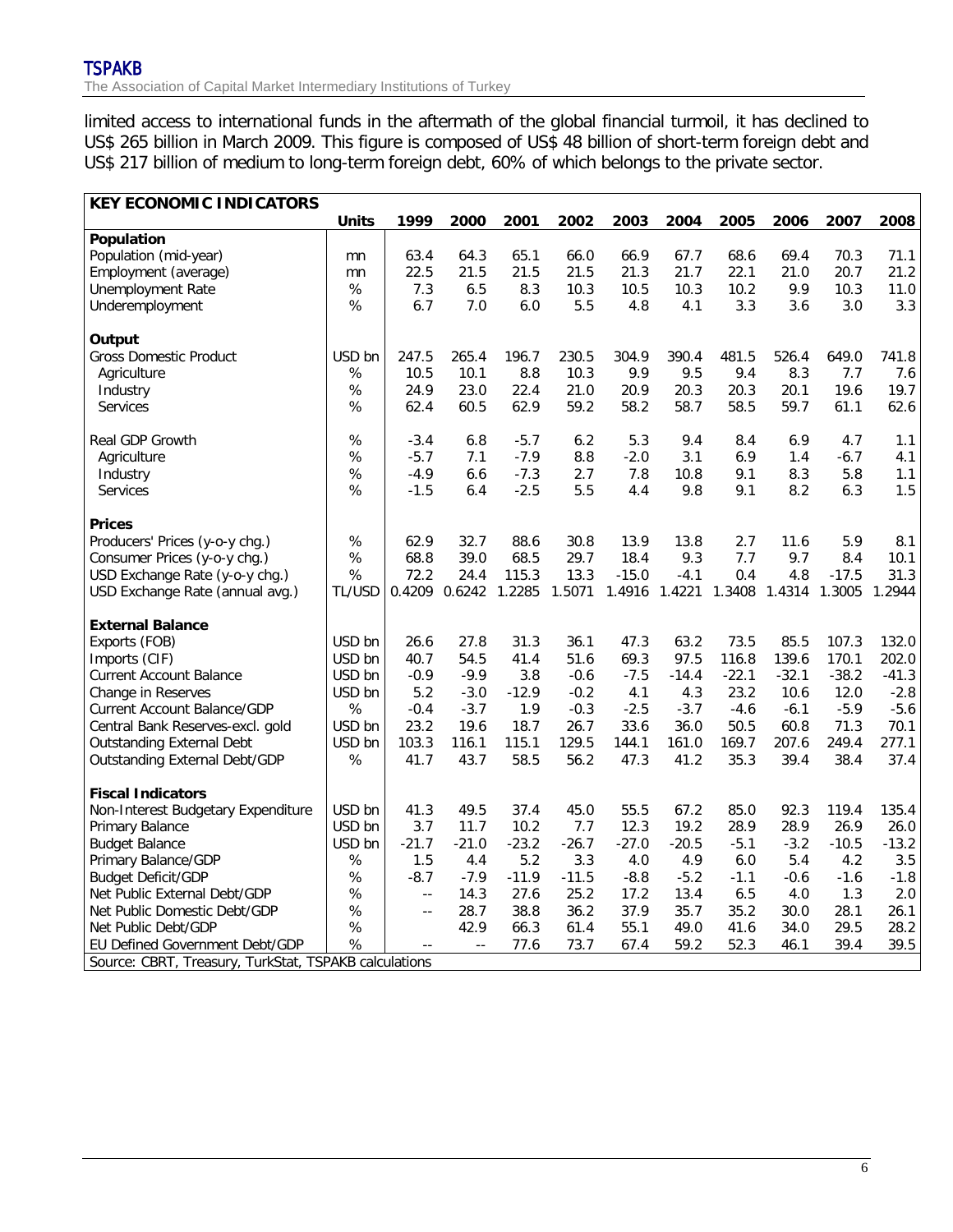# **OVERVIEW OF THE TURKISH CAPITAL MARKETS**

The establishment of a modern securities market in Turkey dates back to the 1980's when a macroeconomic approach aiming to liberalize the country's economy was adopted. A brief timeline and milestones of Turkish capital markets are presented below:

|      | <b>History of the Turkish Capital Markets</b>                                           |
|------|-----------------------------------------------------------------------------------------|
|      | 1981 Capital Markets Law                                                                |
|      | 1982 Capital Markets Board established.                                                 |
|      | 1985 Istanbul Stock Exchange established.                                               |
|      | 1987 First mutual fund issued.                                                          |
|      | 1989 Settlement and Custody Department established within ISE                           |
|      | Liberalization of foreign investments.                                                  |
|      | 1991 Bonds & Bills Market established within ISE.                                       |
|      | 1992 Settlement and Custody Inc. established as a separate company.                     |
|      | Corporate bond market established within ISE.                                           |
|      | 1993 Repo-Reverse Repo Market established within ISE.                                   |
|      | Automated trading started with 50 companies.                                            |
|      | 1994 Settlement on T+2.                                                                 |
|      | Fully automated trading started.                                                        |
| 1995 | Settlement and Custody Bank (Takasbank) was formed.                                     |
|      | Istanbul Gold Exchange established.                                                     |
|      | New Companies Market established within ISE.                                            |
|      | International Securities Market established within ISE.                                 |
|      | 1996 Securities Lending & Borrowing Market established within Takasbank                 |
|      | Money Market established within Takasbank                                               |
|      | 1997 Banks are not allowed to trade equities, but may establish brokerage subsidiaries. |
|      | First asset management company established.                                             |
|      | 1998 First credit rating agency established.                                            |
|      | 1999 Client-based custody at Takasbank.                                                 |
|      | 2000 Market making system introduced for government bonds.                              |
|      | First venture capital trust offered to public.                                          |
|      | 2001 TSPAKB (Association) established.                                                  |
|      | Investors' Protection Fund established.                                                 |
|      | Futures market established within ISE.                                                  |
|      | Central Registry Agency established.                                                    |
|      | Remote trading started at ISE.                                                          |
|      | 2002 Pension system regulation passed.                                                  |
|      | 2003 Corporate governance principles published.                                         |
|      | First private pension fund established.                                                 |
|      | International Financial Reporting Standards adopted.                                    |
|      | 2004 First Exchange Traded Fund established.                                            |
|      | 2005 Turkish Derivatives Exchange established.                                          |
|      | Dematerialization of equities completed.                                                |
|      | 2006 Dematerialization of corporate bonds and mutual funds completed.                   |
|      | 2007 Opening auction introduced at ISE.                                                 |
|      | Mortgage Law passed.                                                                    |
|      | Eurobond market established within ISE.                                                 |
|      | 2008 ISE's trading hours is extended by 30 minutes.                                     |
|      | 2009 Automated Disclosure Platform is introduced.                                       |
|      | Warrants regulations issued.                                                            |
|      | Source: CMB, TSPAKB                                                                     |
|      |                                                                                         |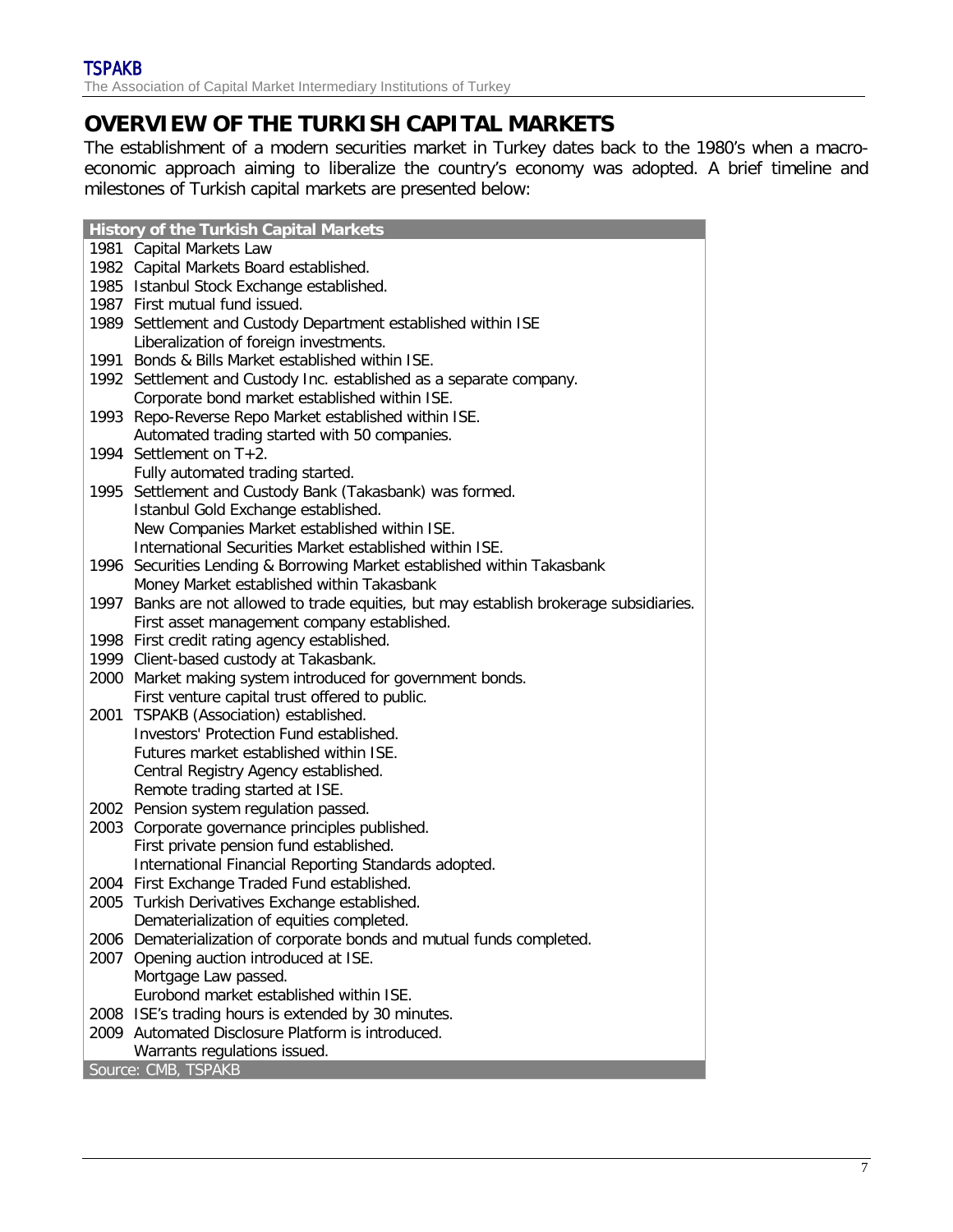#### **Regulatory Structure of the Financial System**

The Turkish financial system has a fragmented regulatory structure. Banking Regulation and Supervision Agency (BRSA) is in charge of the banking system, whereas the Capital Markets Board of Turkey (CMB) is the main regulator of the capital markets. The Central Bank of the Republic of Turkey (CBRT) regulates money and foreign exchange markets. The Undersecretariat of Treasury, on the other hand, oversees the insurance industry.

Major institutions operating in the securities industry are briefly introduced below. A detailed chart covering the whole financial system is provided on the next page with an illustration of jurisdictions.

Capital Markets Board of Turkey (CMB) is the regulatory and supervisory authority for the securities markets and institutions in Turkey. The CMB determines the operational principles of the capital markets and is responsible for the protection of the rights and interests of investors. CMB regulates and supervises public companies, listed companies, financial intermediaries, exchanges, mutual, closed-end and pension funds, Settlement and Custody Bank (Takasbank), Association of Capital Market Intermediary Institutions of Turkey (TSPAKB), Central Registry Agency (CRA) and other related institutions operating in the capital markets, such as independent audit firms, rating agencies, etc.

The Exchanges; Istanbul Stock Exchange (ISE), Turkish Derivatives Exchange (TurkDex), and Istanbul Gold Exchange (IGE) have the authority to regulate their own markets, listed companies and products in these markets, and member intermediaries. Istanbul Stock Exchange and Istanbul Gold Exchange are mutual organisations, while the Turkish Derivatives Exchange is a for-profit company.

The Association of Capital Market Intermediary Institutions of Turkey (TSPAKB) is a self-regulatory organization. All brokerage firms and banks, authorized for capital market operations have to be members of the Association. In Turkey, only brokerage firms are allowed to operate in the equity market; whereas in other markets, banks may also operate. TSPAKB sets professional rules and monitors them to provide a fair and disciplined capital market. TSPAKB establishes and enforces regulations on subjects assigned by legislation or CMB.

Banks' Association of Turkey (BAT), Participation (Islamic) Banks' Association of Turkey (PBAT) and Association of the Insurance and Reinsurance Companies of Turkey (AIRCT) are the other selfregulatory organisations in the financial system.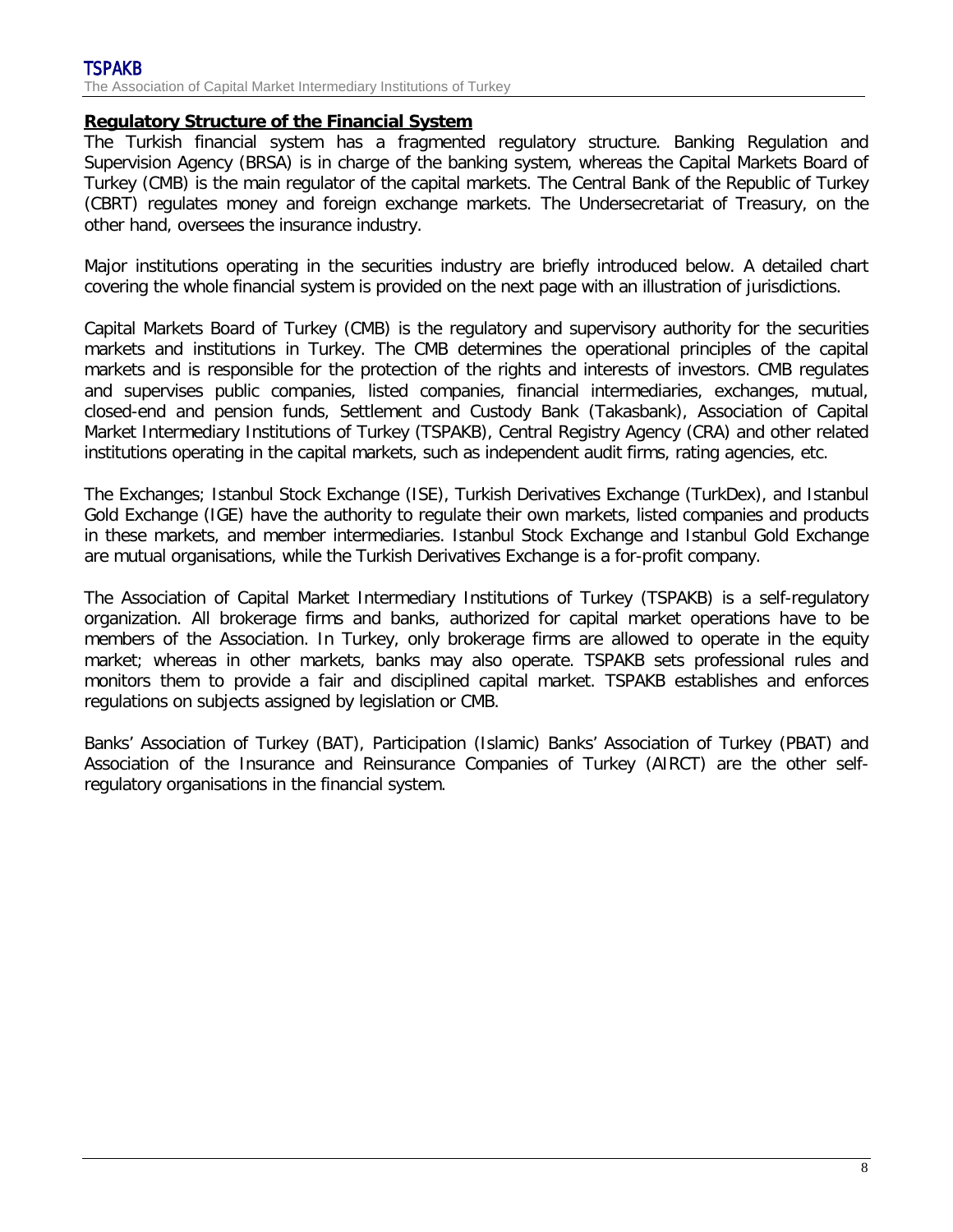

ⅎ



AIRCT: The Association of the Insurance and Reinsurance Companies of Turkey<br>BAT: Banks' Association of Turkey<br>CRA: Central Registry Agency<br>ISE: Istanbul Stock Exchange<br>ISE: Istanbul Stock Exchange<br>PAT: Participation Banks' **TSPAKB: The Association of Capital Market Intermediary Institutions of Turkey PBAT: Participation Banks' Association of Turkey Takasbank: Settlement and Custody Bank CRA: Central Registry Agency IGE: Istanbul Gold Exchange ISE: Istanbul Stock Exchange**

**Turkdex: Turkish Derivatives Exchange**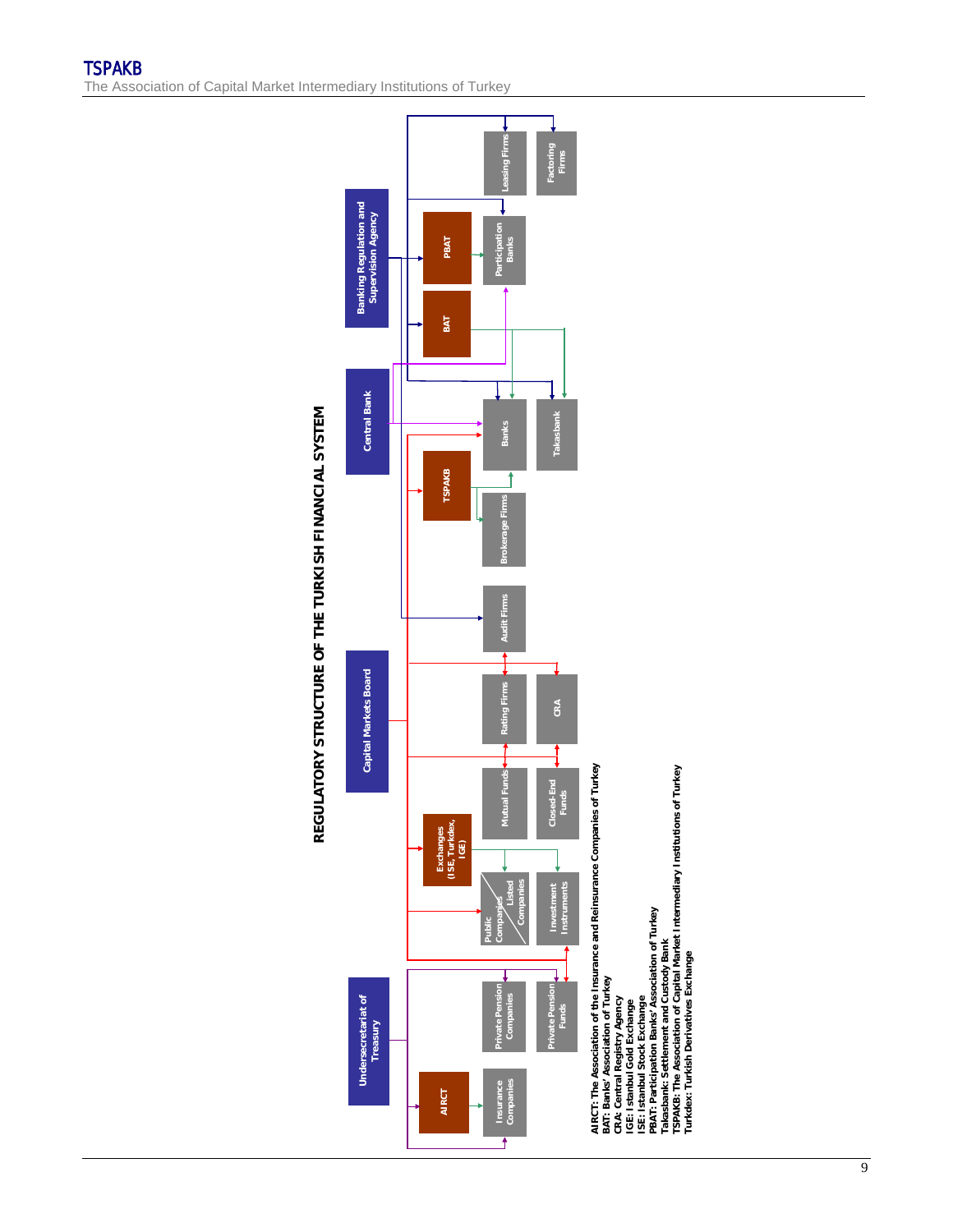#### TSPAKB The Association of Capital Market Intermediary Institutions of Turkey

#### **Recent Developments in Capital Markets**

In the wake of the deterioration in expectations of global liquidity and the contagious effect of the financial crisis, the Central Bank cut O/N interest rates to 7.75% by August 2009, from 16.75%. In line with declining O/N rates, T-bill rates in the secondary markets also went down to below 10%, from around 25% in November 2008. Secondary market activity recovered mainly starting from the second quarter of the year; however in US\$ there is a decline in the trading volume, due to the depreciation of the Turkish Lira.

After a 50% decline in the ISE-100 index in 2008, the Istanbul Stock Exchange recovered in 2009 as the index rose by 73% until end-August. Secondary market activity recovered mainly starting from the second quarter of the year; however the number of IPOs is still very limited. The trading volume recovered in 2009 after a decline in 2008.

### 1. Equity Market

As of August 2009, there are 324 listed companies in the Istanbul Stock Exchange. The number of listed companies increased by 10% in three years until 2007. However, a decline was observed starting from 2008, as the number of IPOs remained limited in the aftermath of the global crisis.

|             | <b>Equity Market at a Glance</b>                         |                   |                          |                 | <b>Market</b> | <b>Trading</b> | No. of           |
|-------------|----------------------------------------------------------|-------------------|--------------------------|-----------------|---------------|----------------|------------------|
|             | No. of                                                   | No. of            |                          | <b>IPO Size</b> | Cap.          | <b>Volume</b>  | <b>Brokerage</b> |
|             | Companies <sup>1</sup>                                   | IPOs <sup>1</sup> | Delistings <sup>1</sup>  | $(mn.$ \$)      | (mn. \$)      | $(mn.$ \$      | <b>Firms</b>     |
| 2004        | 297                                                      | 12                |                          | 482             | 98.073        | 147,755        | 112              |
| 2005        | 306                                                      | 11                | -                        | 1,790           | 162.814       | 201,763        | 108              |
| 2006        | 322                                                      | 19                | ۰                        | 949             | 163,775       | 229,642        | 105              |
| 2007        | 327                                                      | 11                | 2                        | 3,389           | 289,986       | 300,842        | 104              |
| 2008        | 326                                                      | 2                 | 2                        | 1,895           | 119,698       | 261.274        | 104              |
| 08/2009     | 324                                                      |                   | $\overline{\phantom{0}}$ | 69              | 209.607       | 193,429        | 103              |
| Source: ISE |                                                          |                   |                          |                 |               |                |                  |
|             | 1: Numbers may not add up due to relistings and mergers. |                   |                          |                 |               |                |                  |

After the 2001 crisis, the IPO market revived only in 2003, averaging 13 new listings per year until 2008. Average IPO size was US\$ 125 million in the same period. In 2008, there were 3 public offerings in the market, amounting to US\$ 1.9 billion in total. Almost the entire amount of total IPOs was raised by the Turk Telekom, which has been the largest IPO ever in Turkey. It should be noted that, 58% of the IPO proceeds between 2003 and 2008 is raised by privatization activities. In 2009, the only new IPO belonged to an exchange traded fund. However, thanks to a recent regulation, public companies can become listed after fulfilling certain conditions, without having to go through a formal IPO procedure.

ISE's market capitalization reached a record level of US\$ 301 billion in 2007. However in 2008, the ISE-100 index posted a 50% decline in TL terms and reached 26,864 points. Accordingly, total MCap dropped to US\$ 120 billion at the end of the year. MCap declined further to US\$ 100 billion in February 2009. However it has recovered since, reaching US\$ 210 billion by August. The average free float is 33% (US\$70 billion).

The equity trading volume doubled in US\$ terms between 2004 and 2007, reaching US\$ 300 billion. Although having declined in 2008 and in early 2009, trading volume recovered in the second quarter of 2009. In January-August 2009, trading volume in equities reached US\$ 193 billion, the same level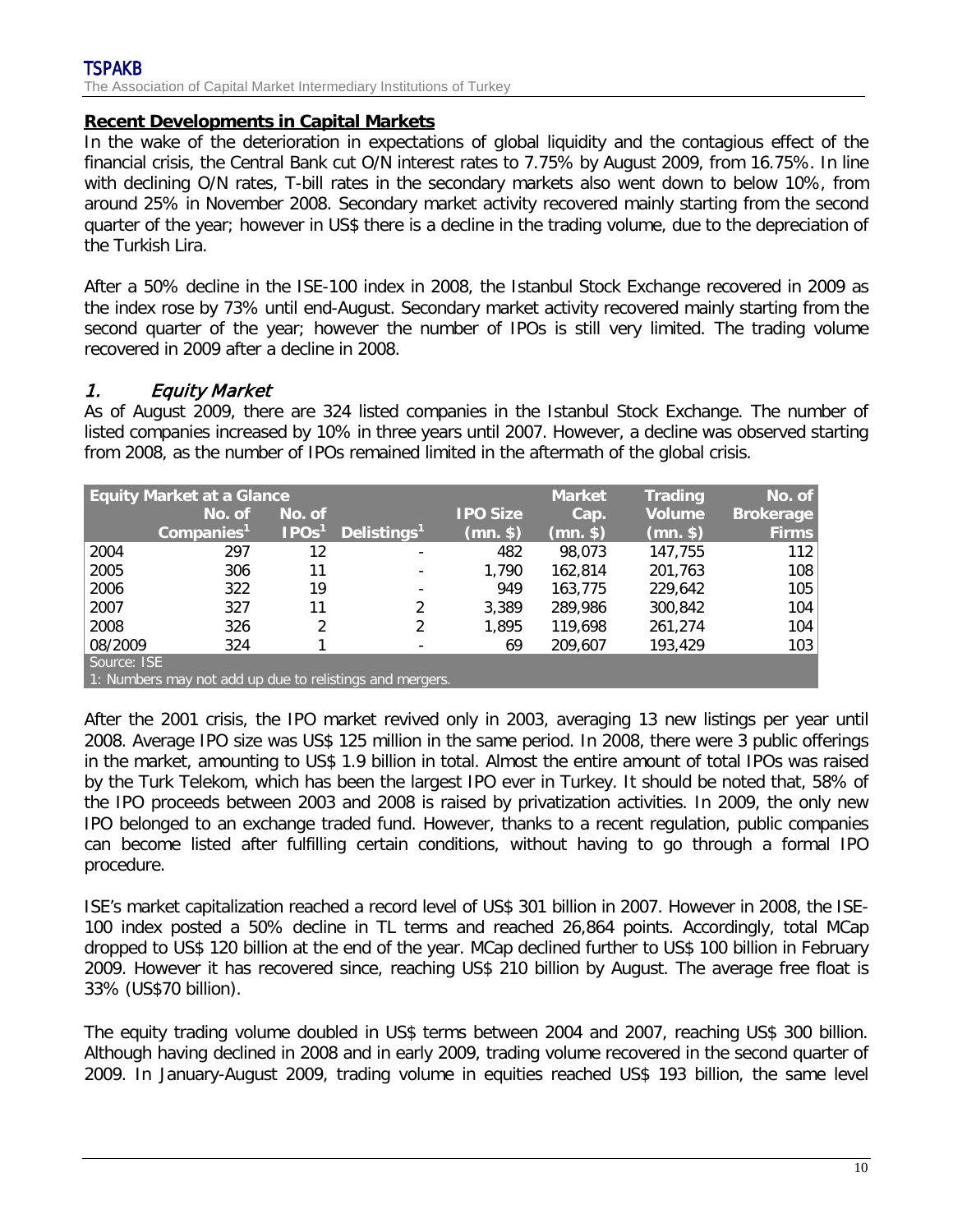recorded in the same period of last year.



Coupled with the rising equity prices, the share of foreign investors in the equity trading volume also increased from 13% in 2004 to 26% in 2008. Although trading volumes recovered in 2009, the share of foreign investors has declined significantly amidst the global crisis, to record 15% in 1H09.

### 2. Bonds & Bills Market

Interest rates in the secondary markets entered a downward path in recent years, in line with declining inflation and increased confidence in the Turkish economy. T-bill rates, which were around 70% by the end of 2001, dropped gradually to around 20% in 2008. After the collapse of Lehman Brothers, interest rates rose up 25% in November 2008. However, in line with Central Bank's interest rate cuts, rates went down below 10% as of August 2009.

Banks and brokerage firms compete in the fixed income market. 89% of T-bill trading volume, and 81% of repo trading volume has been generated by banks in the first eight months of 2009. These figures indicate the total amount of OTC and organised market volumes.

| <b>Fixed Income Trading Volume</b> |                |                    |                |                   |                |              |  |  |  |
|------------------------------------|----------------|--------------------|----------------|-------------------|----------------|--------------|--|--|--|
|                                    |                | <b>ISE Markets</b> |                | <b>OTC Market</b> |                | <b>Total</b> |  |  |  |
|                                    | <b>T-Bill</b>  | <b>T-Bill</b>      |                |                   |                |              |  |  |  |
| $(bn.$ \$                          | <b>Trading</b> | Repo               | <b>Trading</b> | <b>Repo</b>       | <b>Trading</b> | Repo         |  |  |  |
| 2004                               | 263            | 1,090              | 158            | 281               | 420            | 1,372        |  |  |  |
| 2005                               | 359            | 1,387              | 172            | 251               | 531            | 1,638        |  |  |  |
| 2006                               | 270            | 1,770              | 140            | 351               | 410            | 2,122        |  |  |  |
| 2007                               | 279            | 1,993              | 184            | 375               | 463            | 2,369        |  |  |  |
| 2008                               | 239            | 2,274              | 164            | 366               | 404            | 2,640        |  |  |  |
| 08/2009                            | 186            | 1,284              | 90             | 222               | 276            | 1,507        |  |  |  |
| Source: ISE                        |                |                    |                |                   |                |              |  |  |  |

Repo trading volume increased significantly since 2004 to reach US\$ 2.6 trillion in 2008. In the first eight months of 2009 it has reached US\$ 1.5 trillion, which implies a 17% drop compared to last year. In fact, trading volume in TL terms has increased by 7%, but the depreciation of the TL led to a decline in US\$ terms.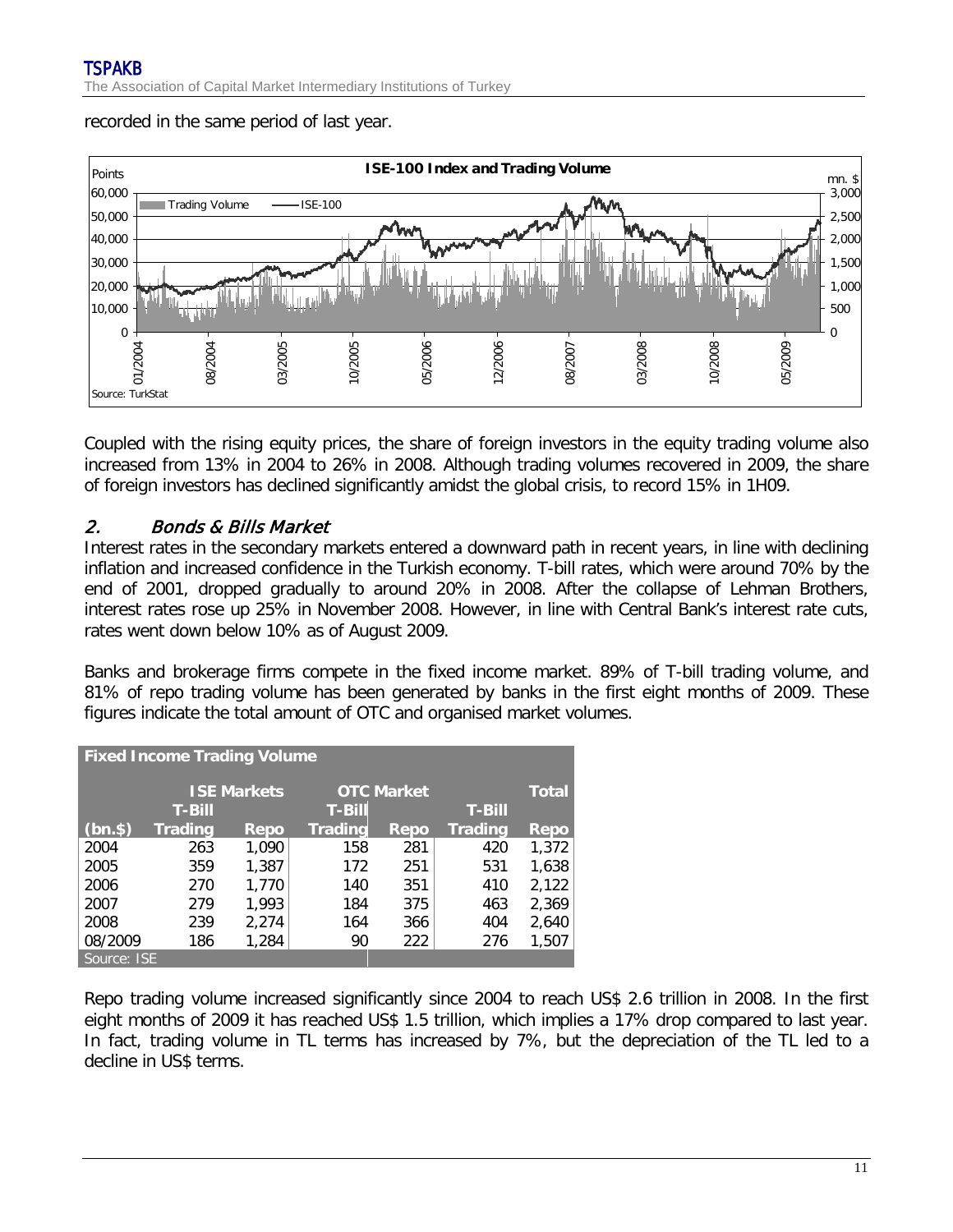Trading volume in T-bills was quite stable in recent years, recording an average of around US\$ 450 billion. In January-August 2009, T-bill trading volume rose by 17% in TL terms, which turns into a decline of 10% in US\$ basis. Note that Turkish bonds and bills market is dominated by Treasury bills. Outstanding corporate bonds represent less than 1% of the government debt.

# 3. Futures Market

The futures market TurkDex has been growing steadily since its launch in 2005. In 2008, the growth of the futures market started to slow down and the trading volume increased by 77% reaching US\$ 161 billion. In the first eight months of 2009, US\$ 134 billion of trading volume was recorded, up by 13% as compared to last year.

Contrary to the fixed income market, brokerage firms get the lion's share in futures trading. Brokerage firms' share of trading volume increased to 87% in January-August 2009.

There are 6 groups of contracts, as shown in the table. Trading is concentrated mainly in equity index contracts. Currency contracts based on US\$/TL and €/TL exchange rates come in second place.

| <b>Futures Market Main Indicators</b> |                                |                         |            |                       |        |        |         |               |  |
|---------------------------------------|--------------------------------|-------------------------|------------|-----------------------|--------|--------|---------|---------------|--|
|                                       | <b>No. of Contracts Traded</b> | Trading Volume (mn. \$) |            |                       |        |        |         |               |  |
|                                       | 2006                           | 2007                    | 2008       | 08/2009               | 2006   | 2007   |         | 2008 08/2009  |  |
| Index                                 | 2,194,245                      | 17,016,913              | 40,334,968 | 45,895,839            | 7,411  | 82,740 | 145,425 | 121,071       |  |
| Currency                              | 4,429,502                      | 7,849,609               | 14,110,292 | 11,791,014            | 4,714  | 8.017  | 15,165  | 12,294        |  |
| Interest Rate                         |                                | 401                     | 420        | 456                   |        |        |         | $\mathcal{P}$ |  |
| Benchmark T-Bill                      | 3.317                          | 0                       |            |                       | 18     | 0      |         | 0             |  |
| Commodity                             | 13                             | 110                     | 27.155     | 87.757                |        | 0      |         | 273           |  |
| Gold                                  | 1,425                          | 0                       |            |                       | 3      |        |         | $\Omega$      |  |
| <b>Total</b>                          | 6,628,503                      | 24,867,033              |            | 54,472,835 57,775,066 | 12,147 | 90,759 | 160.669 | 133,640       |  |
| Source: TurkDex'                      |                                |                         |            |                       |        |        |         |               |  |

## 4. Money Market

As stated above, Turkish Central Bank pursues an inflation-targeting policy. After two rate cuts totalling 50 basis points in the first months of 2008, the Central Bank adopted a tighter stance due to mounting inflationary pressures, raising O/N rates up to 16.75% in July from 15.25% in February.

However, amidst the global financial crisis in the last quarter of the year, the Central Bank has taken measures to support the liquidity of the financial system, and reduced O/N rates to 15% by the end of the year. Central Bank reduced its O/N rate further to 7.75% in August 2009, amidst contracting domestic demand.

The trading volume in the money market increased by 10% to US\$ 23 billion in 2008, with an average daily transaction volume of US\$ 91 million.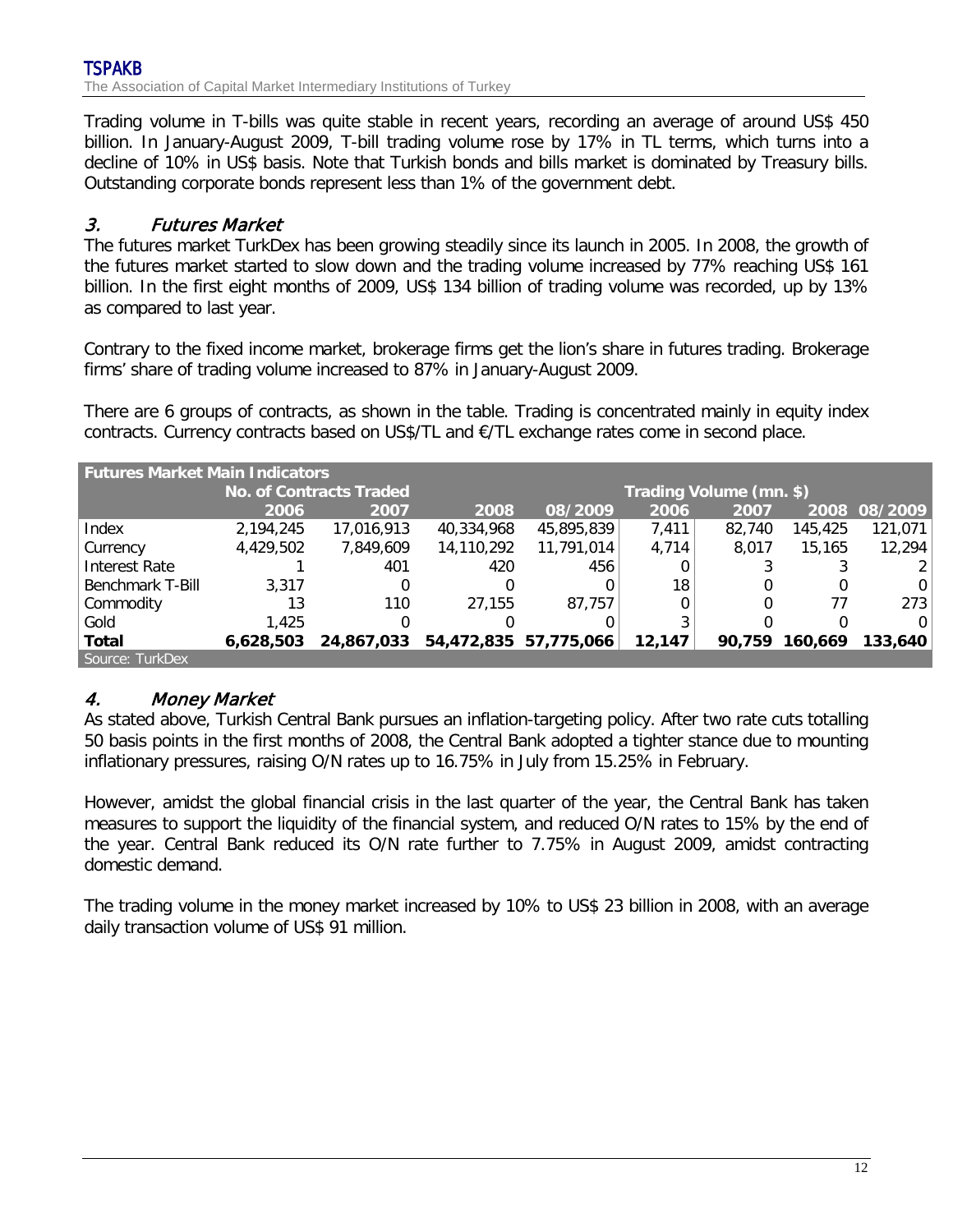

# 5. Asset Management

There are two major classes of mutual funds in Turkey; equity and fixed income. Fixed income funds are the leading group. Institutional investors' total portfolio declined by 29% to US\$ 21 billion in 2008, in line with a rise in interest rates and a decline in the equity index. Although fixed income mutual funds' assets fell by 30%, they continued to be the leading investor group with a 73% share in this breakdown. While there was a decrease in the number of equity funds, the number of fixed income funds increased from 173 to 200.

Private pension system was introduced towards the end of 2003 and has been growing exponentially. Pension funds' assets continued to increase even in 2008, and reached US\$ 5.5 billion as of end-August 2009. Their share in total managed assets reached 20%, up from 10% in 2006.

| <b>Institutional Investors</b> |        |        |        |        |        |              |
|--------------------------------|--------|--------|--------|--------|--------|--------------|
| $\mid$ (mn. \$) $\mid$         | 2004   | 2005   | 2006   | 2007   |        | 2008 08/2009 |
| Mutual Funds-Fixed Income      | 17,708 | 20,977 | 15,701 | 21,670 | 15,253 | 19,363       |
| Mutual Funds-Equity            | 583    | 786    | 599    | 762    | 365    | 581          |
| <b>Private Pension Funds</b>   | 222    | 913    | 2.048  | 3.813  | 4.193  | 5,515        |
| Real Estate Inv. Trusts        | 752    | 1.864  | 1,487  | 2,723  | 776    | 1,686        |
| <b>Investment Trusts</b>       | 220    | 360    | 280    | 317    | 152    | 297          |
| <b>Exchange Traded Funds</b>   |        | 40     | 88     | 226    | 128    | 154          |
| Venture Capital Inv. Trusts    | 64     | 69     | 68     | 63     | 27     | 47           |
| Total                          | 19,548 | 25,010 | 20,271 | 29,574 | 20,895 | 27,642       |
| Source: CMB                    |        |        |        |        |        |              |

Investment trusts have to be listed on the ISE and there is no significant growth in this segment. Although real estate investment trusts (REITs) were becoming more popular in recent years, they were hit by the global financial crisis to decline by 71% in 2008, followed by a recovery in 2009.

Exchange traded funds (ETFs) were introduced to the market in 2005 and they reached US\$ 154 million as of August 2009, after peaking at US\$ 226 million in 2007.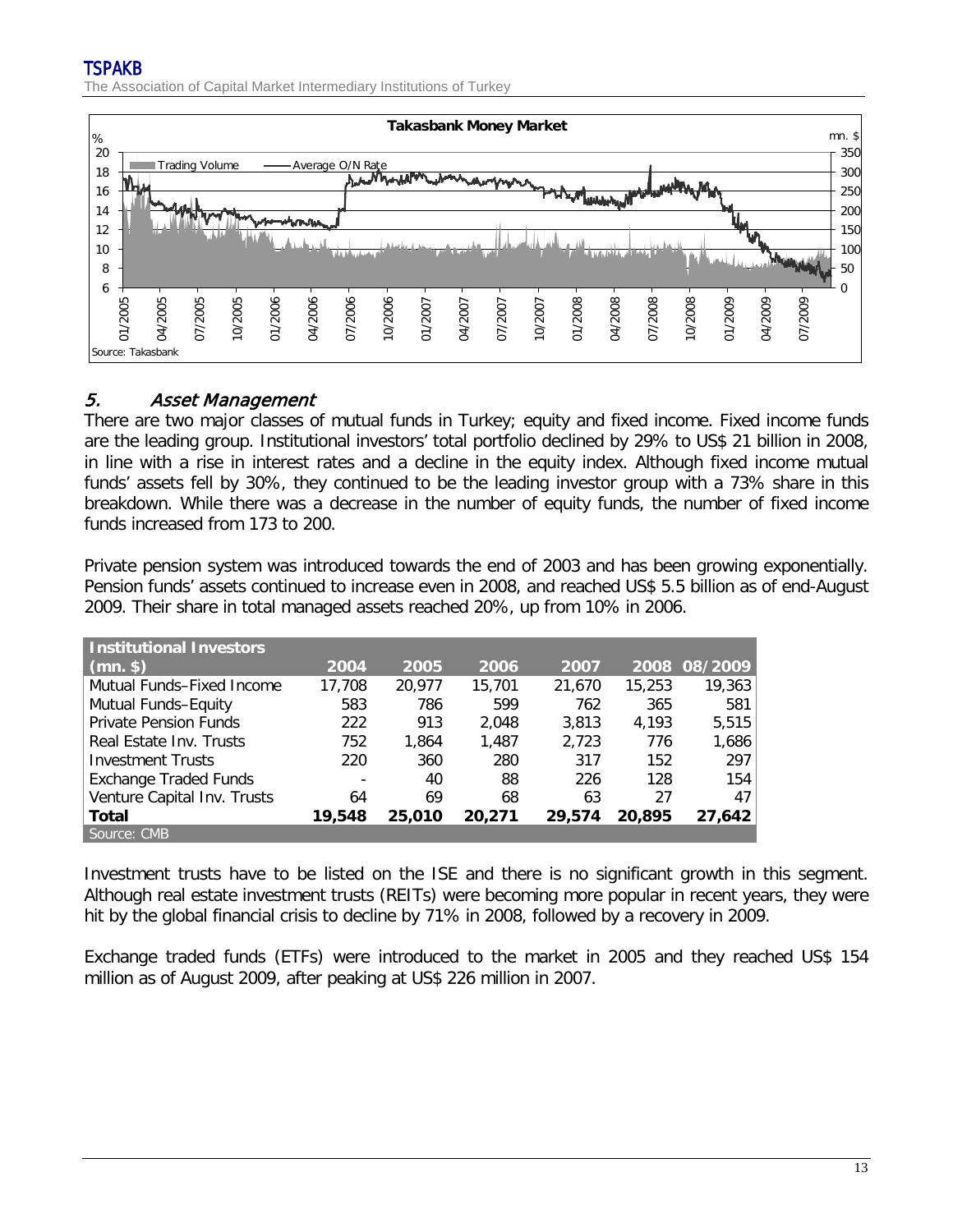# **PROSPECTS FOR THE TURKISH CAPITAL MARKETS**

Turkish capital markets currently depend on a few products; namely equities, government bonds and bills, mutual funds and recently futures. However, the market is expanding and new products are being introduced and developed. The increased diversification of products will lead to the diversification of brokerage services and investors.

In a long-term perspective, the financial sector offers significant opportunities, given the favourable demographics and low penetration levels. According to recent statistics, total population measures as 72 million people, and half of this population is under 30 years of age. This young and dynamic consumer base is expected to be the catalyst for economic growth. Another important factor in foreign interest is Turkey's European Union accession prospects.

The expected development areas for the near future are briefly summarized below.

#### **Introduction of New Products**

Currently the size of the corporate bonds market is limited in the Turkish capital markets. However, as interest rates went down to historically low levels, the issuance of corporate bonds is expected to revive in the near future, helped by the recently revised regulations.

On the other hand, new regulation regarding the issuance of company and covered warrants has been passed in 2009, although there has not been any issue yet.

On the other hand, the ISE recently established the Emerging Companies Market in order to create a transparent and organized floor for companies with high growth potential. A sponsor-based system was put in place for SMEs.

The amazing growth of TurkDex indicates the appetite of Turkish investors for derivatives. Currently, the market is discussing the introduction of single-stock futures.

#### **Harmonisation with the EU Regulations**

Currently, the Turkish capital market's regulatory structure is in line with the global standards. As part of the adoption of the European Union acquis, several regulations are being revised. The Turkish Commercial Law draft, being discussed in the parliament, is expected to introduce buy-backs which are not currently allowed. On the other hand, the Capital Markets Board initiated a twinning project with the German BaFIN in 2006-2007. In that study, Turkish regulations were reviewed and their conformity to European Union regulations was analyzed. It has been concluded that Turkish regulatory structure is in line with the EU standards to a great extent. However, minor changes requested are being implemented gradually.

#### **Istanbul as a Financial Centre**

The government has recently undertaken a project in order to make Istanbul a regional financial center. Indeed, in the last few years, Turkey has been taking on an increasingly important role as a regional financial centre.

Turkey has a well-developed regulatory structure and institutions in line with global standards. Moreover, Istanbul is close to major financial markets and located at the heart of the region. It is believed that Istanbul has the potential to become a financial centre for the Eurasia region, covering